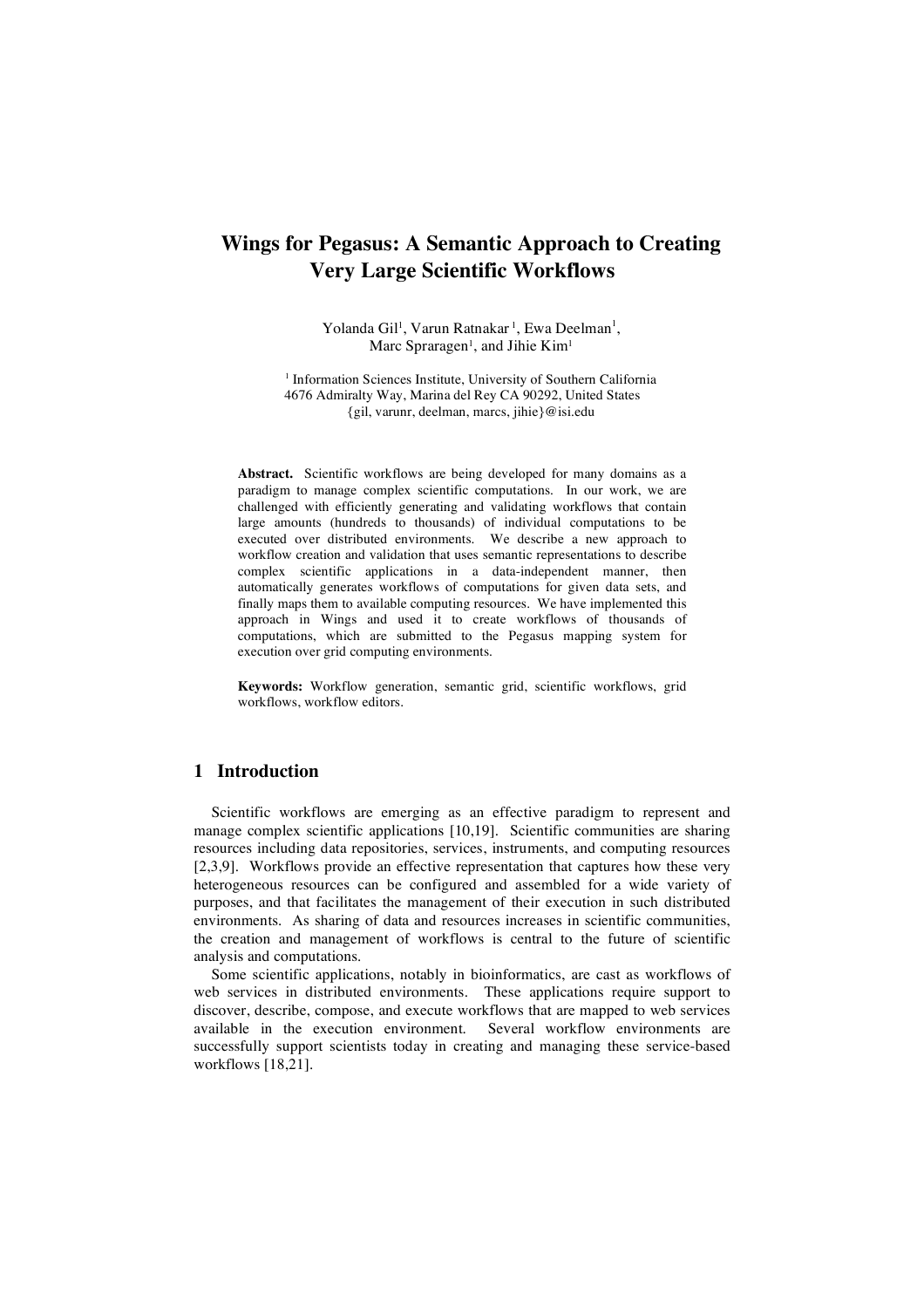Many other scientific applications do not use workflows composed of services. Instead, workflows are composed of jobs that perform computations on remote hosts in distributed environments through remote job submissions, utilizing data that reside in catalogs that are replicated in the execution environment, and creating data products that need to be stored back in those repositories. The computations are nodes in the workflow, and the links in the workflow represent the data flow among computations. Data is typically available in files, and each file is described with *metadata* attributes [22] that describe its properties (e.g., its creation date, the instrument used for collection, or the computation that created it, and other domainspecific attributes). Examples of workflow systems of this kind are Pegasus [6,7,8,4,5,13] and Kepler [18]. We refer to these workflows as *computational workflows*.

Creating and validating these computational workflows is a very challenging enterprise. Some of our prior work has addressed the design of intelligent workflow editors that assist users in creating valid workflows using AI planning techniques and semantic representations of workflow constituents [16]. However, in many scientific applications there is a need to scale up to data sets of thousands of elements.

The goal of our work is the creation and execution of large scientific workflows that include in the order of hundreds or thousands of computations. This paper presents a novel approach that exploits semantic representations of workflows to express repetitive computational structures in a compact manner, describe underspecified data collections, and process these representations to create workflows that can be then mapped to available resources for execution. We have implemented this approach in Wings, and integrated it with Pegasus into an end-to-end workflow creation and execution system.

We begin with a detailed motivation showing the nature of the complexity of creating large workflows of computations. After reviewing related work, we present our approach and its implementation in Wings. We finalize with a discussion and plans for future work.

#### **2 Motivation: Creating Very Large Scientific Workflows**

In our work, we distinguish three distinct stages in the creation of workflows [11]. The first stage is to create *workflow templates*, which specify the high-level structure of the workflow in a data-independent representation. The second stage is to create *workflow instances* (or workflows for short), which specify what data is to be used in the computation. Workflow instances are independent of execution resources, that is, they can be mapped to any execution environment by binding tasks to available resources. The third stage is to create an *executable workflow,* which specifies the data replicas to be used and their locations, the hosts where computation will occur, and the appropriate data movements across distributed locations. These three stages allow us to manage the complexity of workflow creation by making the process more modular.

The later stage of creation of executable workflows is done by Pegasus [6,7,8,4,5,13]. Pegasus performs automated mapping of workflows to execution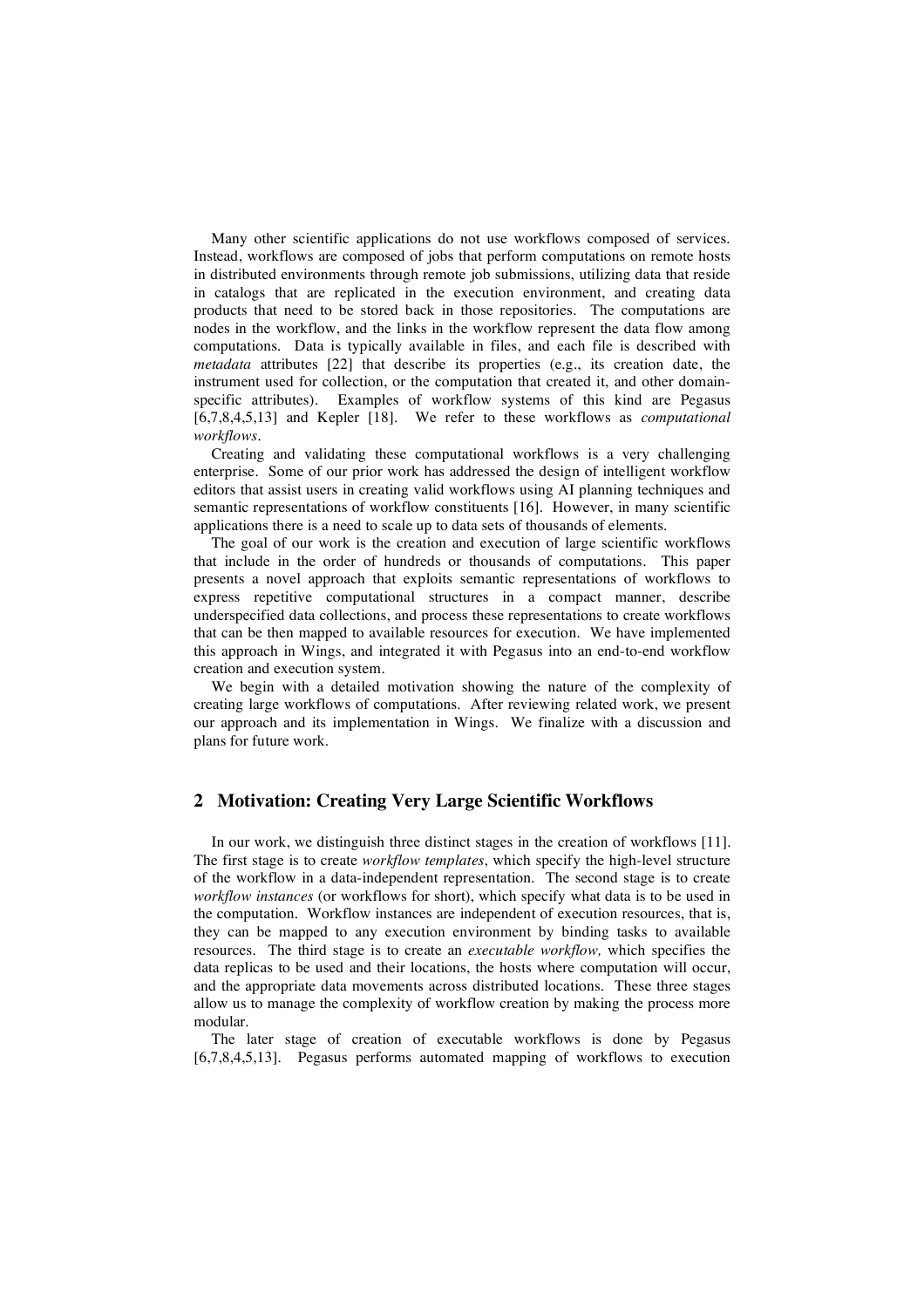resources and the management of their execution in distributed grid environments. Pegasus is now a production-level workflow mapping and execution engine that is being used in a variety of scientific applications and executes workflows in small, medium, and large size grid environments such as the Teragrid and the Open Science Grid [2,9]. What Pegasus users are currently lacking are general-purpose mechanisms to create and validate their very large workflows.

Many scientific applications require the processing of dataset elements one at a time with identical computations. Figure 1 shows on the left an example from our collaboration with the Southern California Earthquake Center (SCEC) [20] and on the right an example of a workflow from statistical natural language processing [17]. The first workflow conducts the same kind of simulation for all ruptures of all faults being considered. It can be iterated again for several sites. Computation results are usually re-compiled in later steps to provide a summary view back to the scientist. The second workflow reflects the parallel processing of a large corpus by breaking it up into smaller chunks. The results from each chunk are re-compiled in later steps. Both examples illustrate the regular structure that appears in many scientific workflows for processing large data sets. Similar kinds of structures have been shown, for example, in workflows for creating image mosaics of astronomical data [7] and for finding clusters of galaxies in the Sloan Digital Sky Survey [1]. In the coming years, workflows will continue to grow in data set size as well as complex interleaving of creation and execution. Providing assistance in creating and managing these large workflows will be not only desirable but absolutely necessary.

An on-going problem is that these kinds of workflows are created using ad-hoc scripts that specify each individual job, create meaningful identifiers for all new data products of the workflow, and weave the dataflow connections among the individual jobs. The iterations across data sets are managed implicitly in the scripts. If the workflow needs to be changed, or a new workflow needs to be created with some of the same components, new scripts have to be written. This process is not very practical and is highly prone to error, so it does not scale well as the workflow size increases. The validation of the resulting workflow is a challenge, mostly done by hand. There should also be a way to specify that two separate collections of data used as input to the workflow should have the same cardinality, whatever that cardinality is, in order for the workflow to be valid.

There are important issues regarding the coupling of the workflow creation and the workflow execution. Ideally, the workflow should be completely specified in terms of the kinds of computations to be performed and the kinds of data to be created, but be independent of the choice of hosts and other resources allocated for execution. It is desirable that the same workflow can be mapped at execution time to the resources that are available at that time, so this information should not be included in the workflow. The Pegasus workflow mapping engine performs that kind of mapping, binding data descriptions to one of many possible replicas, selecting hosts to execute the computations, moving data to where computation will occur, and moving data products to data repositories. This mapping engine can do a better job at reservation and provisioning of resources if the entire workflow structure is known ahead of execution. It is useful for this reason to have the ability to generate as complete a description of the workflow and its anticipated computations and data ahead of the execution process.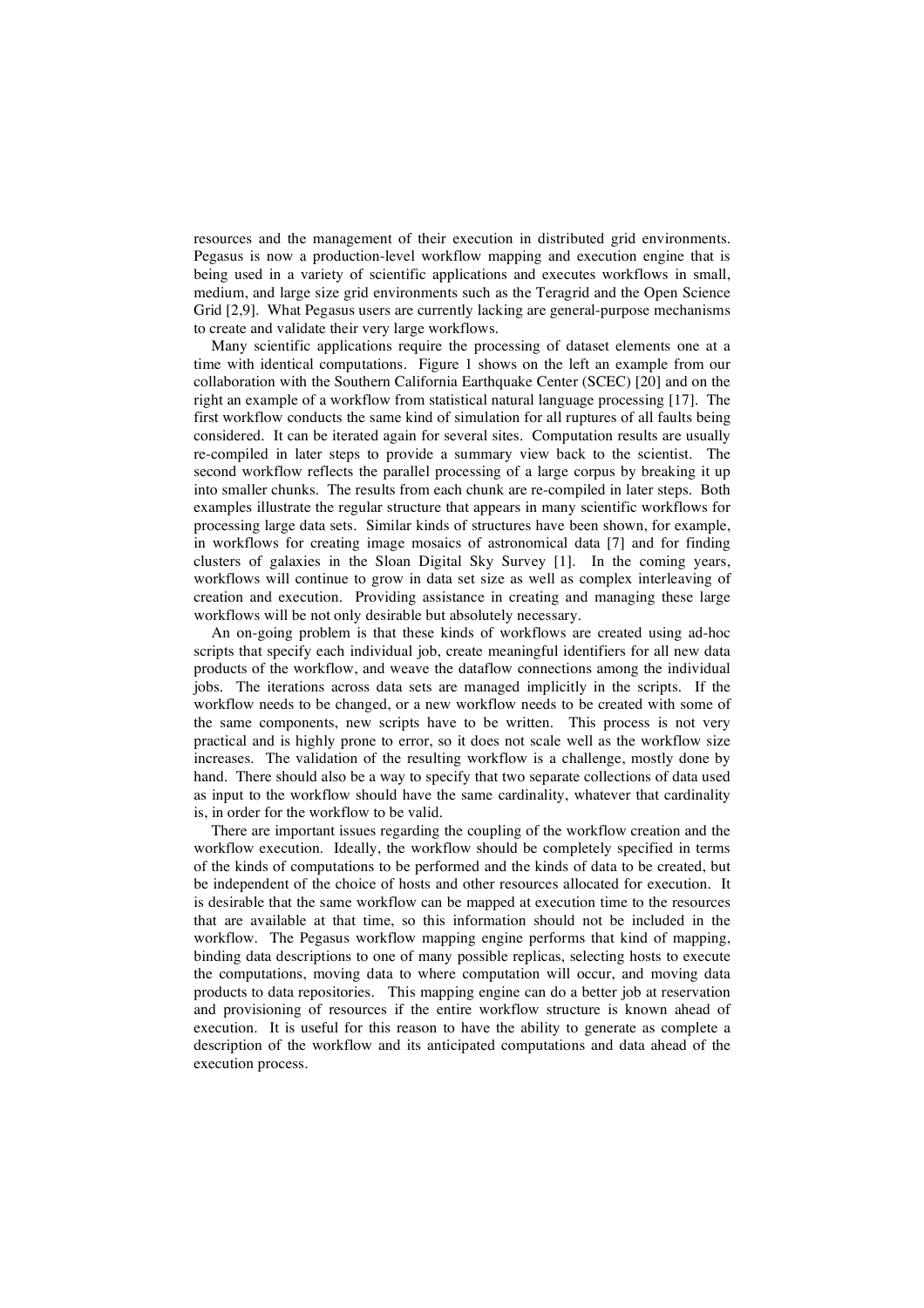

(a)



**Fig. 1.** Some examples of scientific workflows with hundreds or thousands of computations and data products, illustrating their regular structure in processing subsets of the data one at a time.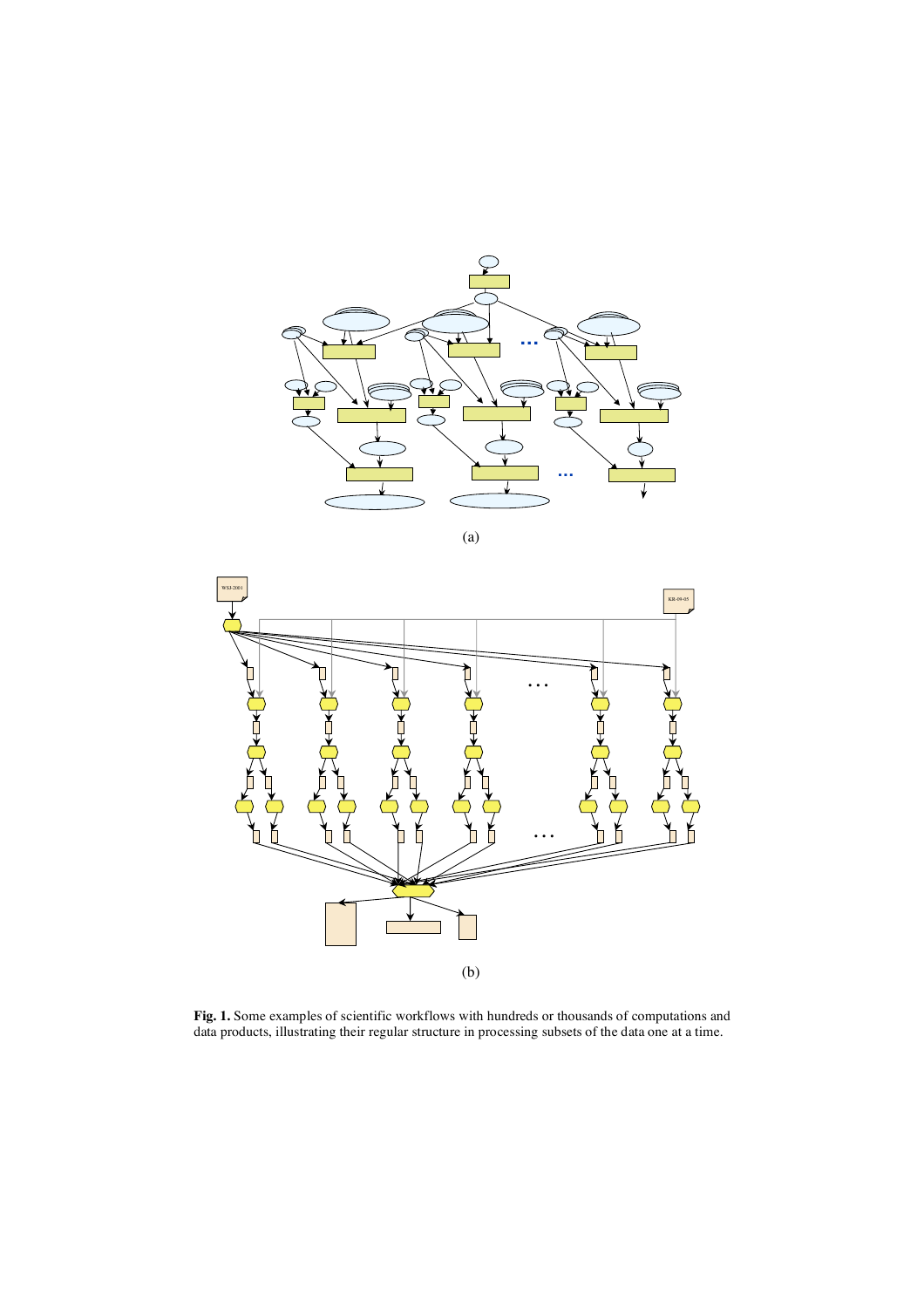Execution requirements also influence the nature of the workflows. Because many failures can arise when executing each workflow component (insufficient memory, full file system, code bugs, etc), the system must manage the recovery from those failures and figure out what remains to be executed in the workflow. Workflows that have control constructs such as conditional branching and iteration are harder to manage because they require the execution system to have some persistent representation of their distributed execution state. For these reasons, the workflows that we consider are structured as directed acyclic graphs (DAGs) without control constructs.

In summary, our goal is to support the creation and execution of scientific workflows that include hundreds or thousands of computational steps. This requires:

- 1. creating workflow descriptions that orchestrate large amounts of computations while ensuring that that are valid in that they respect data and computation constraints,
- 2. handling data sets with many elements and manage the creation of iterative substructures in the workflow that process each of those elements,
- 3. generating appropriate metadata descriptions for all the new data sets created during execution, and specifically full elaboration of workflow descriptions are required in order to submit for execution so the system can detect pre-existing intermediate data and avoid unnecessary recomputation.

# **3 Approach**

To support the creation and validation of very large workflows, we have developed a new approach to represent and reason about workflows and their data so that:

- **workflow templates and instances are semantic objects**, where all their components, links, data requirements, and data products are represented in ontologies with appropriate constraints among them,
- **data collections are specified with intensional descriptions in workflow templates and extensional descriptions in workflow instances**, with appropriate relationships as a data set is concretely specified during the creation of a workflow instance from a workflow template,
- **intensional descriptions of node collections that offer appropriate abstractions for the repetitive structure of the workflows** at the template level that can support reasoning about expanding those structures at the instance level once the data sets are specified

There are several important benefits of this approach. By making the description of a workflow template very compact through intensional descriptions of data sets and node sets, it is easier to create the basic structure of the workflow and validate it with smaller data sets. By specifying declaratively data collections and their constraints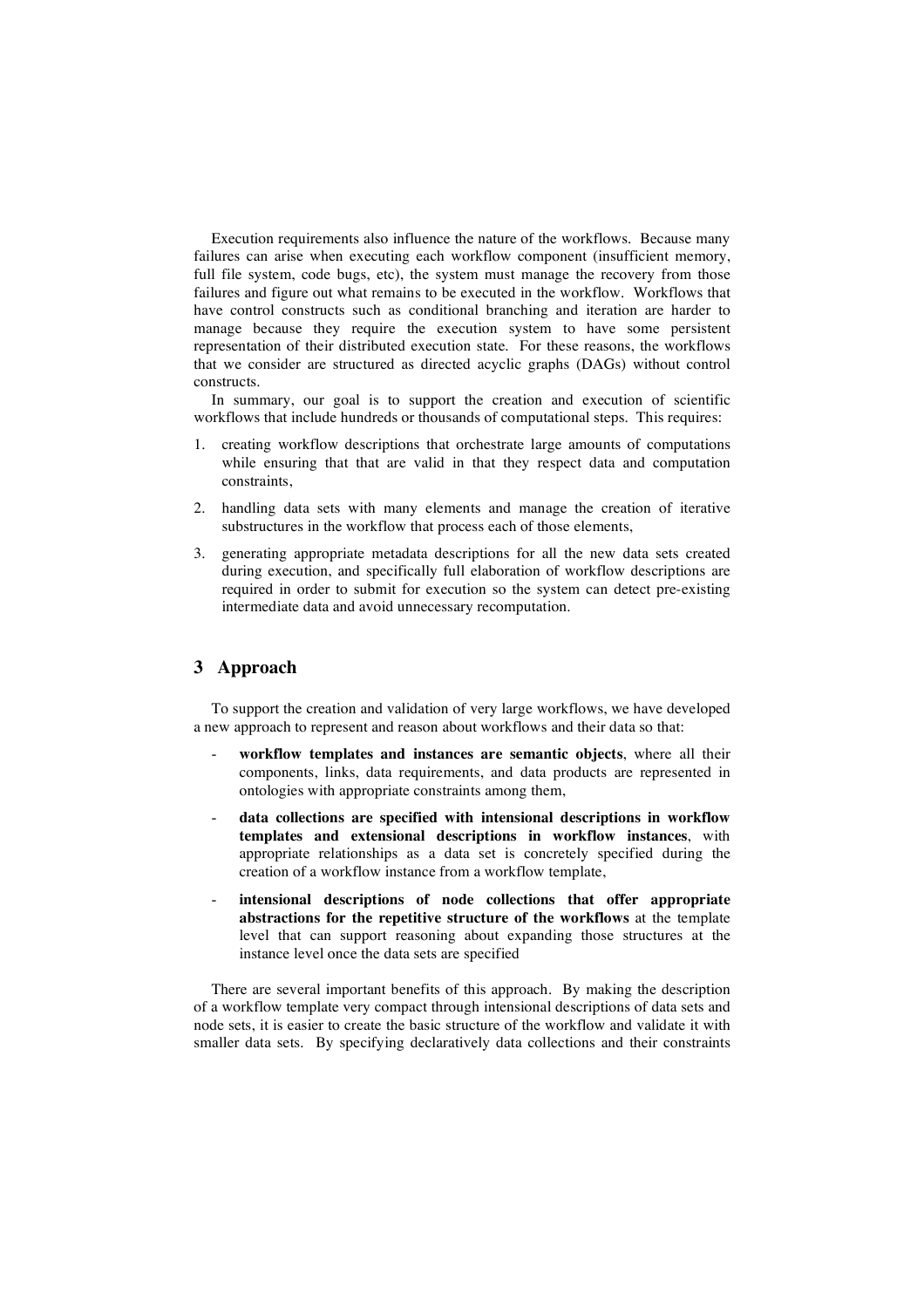and properties we can validate the input data as well as intermediate data products of the workflow.

The next section describes our current implementation of this approach and illustrates the main ideas through examples.

### **4 Wings for Pegasus**

Wings implements the approach outlined above by supporting the creation of workflow templates and instances, which are then submitted to Pegasus to create executable workflows. Figure 2 gives an overview of the system. Notice that workflow templates and instances can be created by different users. Experienced scientists can create templates that comply with widely-accepted analyses that reflect valid scientific methodologies. Less experienced users can perform many analyses with different kinds of data by creating and executing workflow instances. A Composition Analysis Tool (CAT) assists users during template creation by checking that the template is valid and making suggestions based on the constraints and definitions in the ontologies. An early version of this tool can be found in [16].



**Fig. 2.** Overview of the Wings/Pegasus Architecture.

In Wings, workflow templates and instances are semantic objects and so are their components (nodes), the links among them, and the data generated by workflows. All are accessible in a central repository, although we envision more distributed approaches in future versions (e.g., [23]). We use OWL-DL as the representation language, and Jena as the underlying reasoner.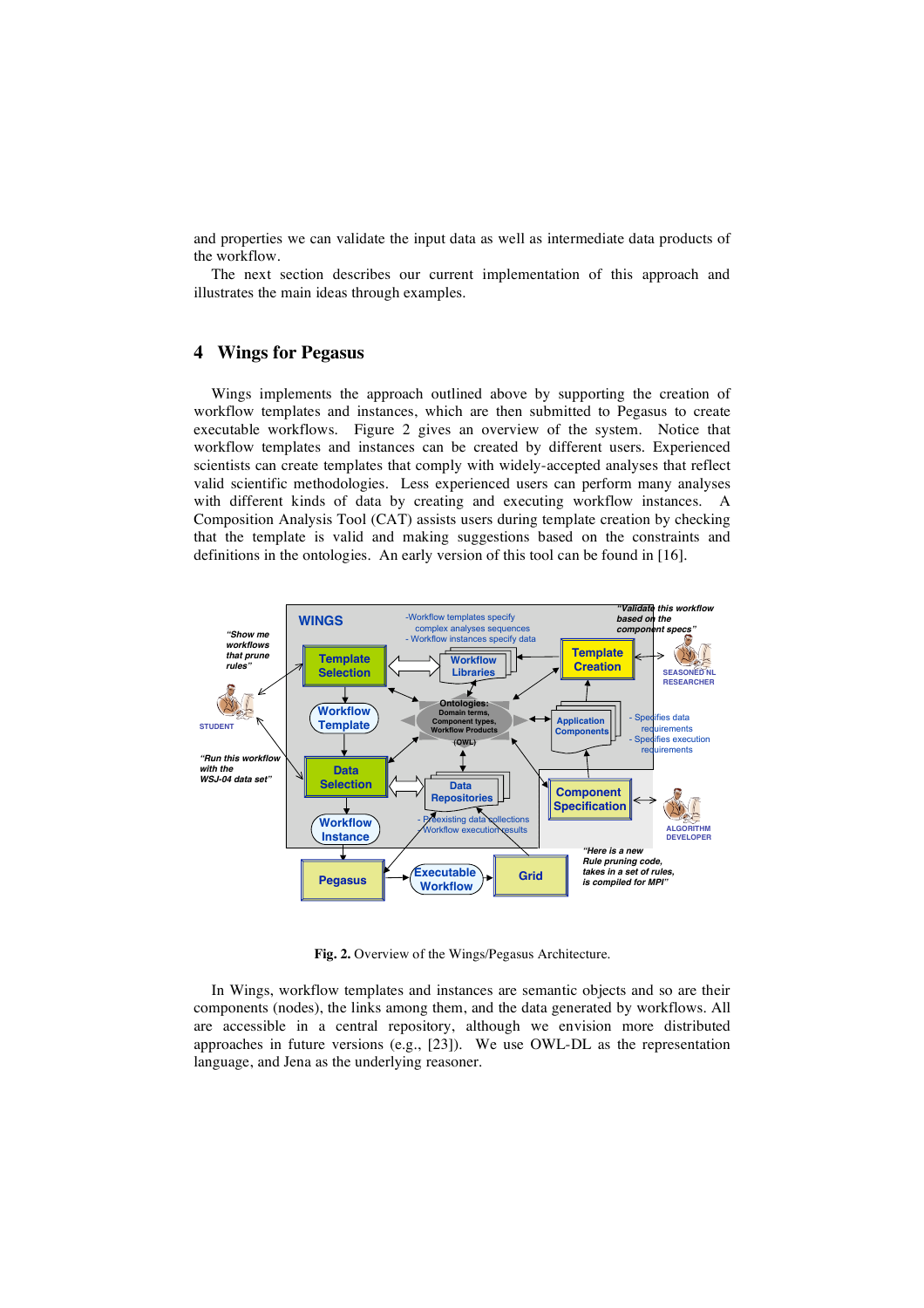Data is represented as individual files that can be grouped into file collections. Nested collections are also supported. All the items within a collection must have a common type. The core definitions of the file ontology are:

- **File**: Represents the basic File class.
- **DataCollection** is used to represent a collection of objects (either files or other collections). These are the subtypes of DataCollection:
	- **CollOfDataCollection**: A collection of data collections.
	- **FileCollection**: A collection of Files

Computations (codes) are represented as workflow *components*. They can process several inputs and several outputs (each with its own unique id). A given input or output can take an entire data set. Components are organized in hierarchies of component types. The core definitions of the component ontology are:

- **ComponentType**: This is the top-level class of component types. A **Component** is an instance of this class and corresponds to an actual code that can be run.
- **ComponentCollection**: This represents a collection of components. It uses the property *hasComponentType* to specify the type of components in this collection.

ComponentCollection is used in nodes to indicate iterations over file collections.

Nodes in a workflow represent the component to be executed. A node in a workflow template can contain a single component or a component collection. A component collection is an intensional set of components, and will be expanded with concrete jobs when workflow instances are created. The definitions of nodes, and components are as follows:

• **Node**: Represents a node in the workflow. Uses a property *hasComponent* to specify the component that the node contains. Its range can be a any subclass of ComponentType or a ComponentCollection

A link in a workflow template carries data, and the type of data being carried must be consistent with the output data type of the origin node and the input data type of the destination node. Consequently, a link can carry single files or file collections. Links are defined as follows:

- Link: Represents a generic link in the workflow. It uses the properties *hasDestinationNode* and *hasOriginNode* to identify the destination and origin nodes respectively of the link. It also uses the properties *hasDestinationFileDescription* and *hasOriginFileDescription* to indicate the specific input/output for the components in the origin/destination nodes that this link connects. It has the following subclasses:
	- o **InputLink**: These links do not have an origin node
	- o **InOutLink**: These links must have an origin node and a destination node.
	- o **OutputLink**: These links do not have a destination node.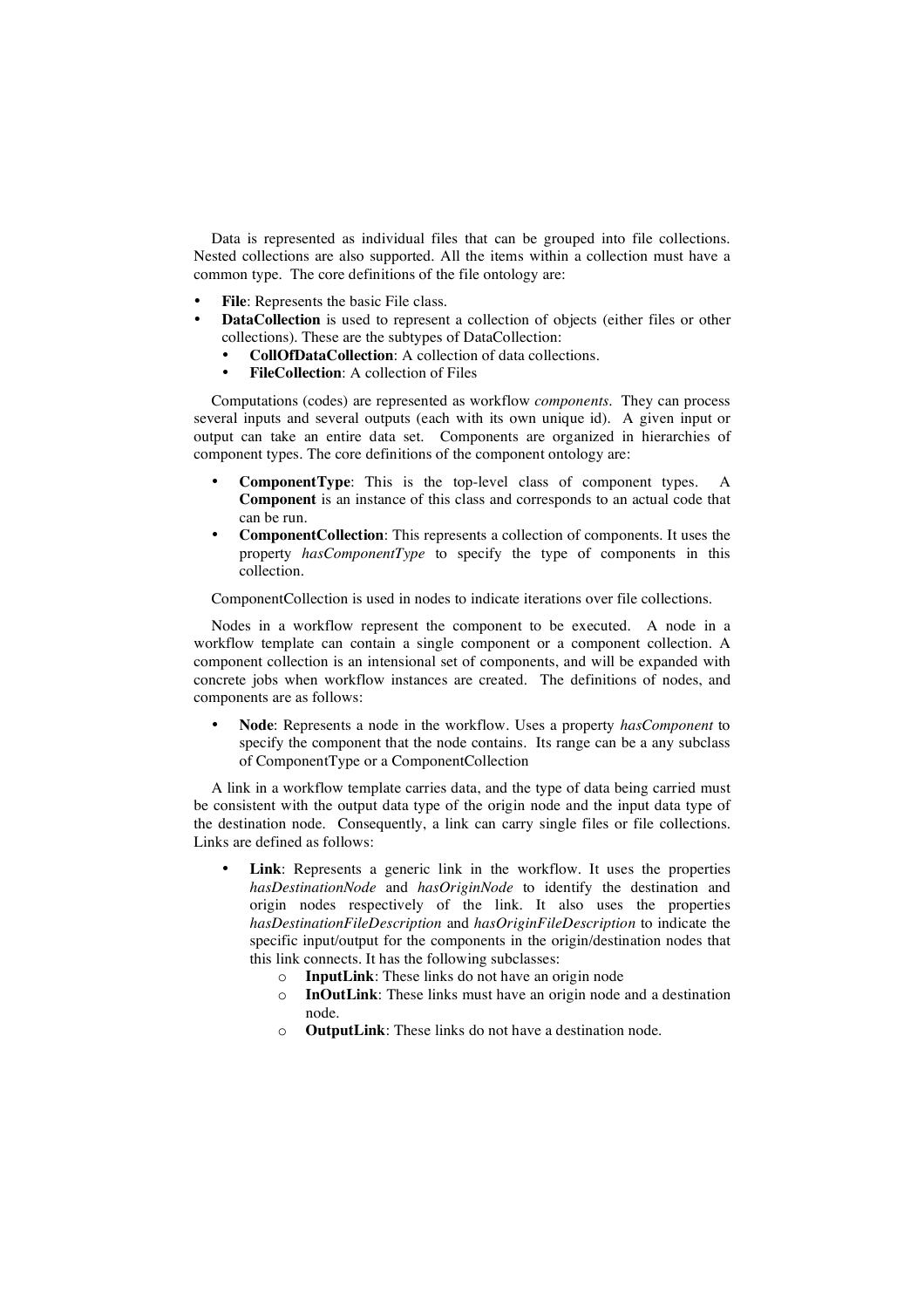#### **CreateAbbreviatedWorkflowInstance**

**Inputs**: WorkflowTemplate tw, InputLinks Ilinks **Output:** Binding set for all Skolems in tw Assign ILinks to LinksToProcess. While LinksToProcess is not empty Remove one from LinksToProcess and assign it to L1. Let F1 be the file Skolem that is associated with the link L1. If F1 isn't already bound (check Bindings Map) If L1 is an Input link, Get file metadata from the user or file server Create new file in the file Library, FL1 Bind File F1 to FL1, (assign  $F1 \Rightarrow F11$  in the Binding set) If L1 is an InOut Link or Output Link, Generate metadata automatically via propagation. Create new file in the Library, OFL1 Bind File F1 to OFL1, (assign  $F1 = > OFL1$  in the Binding set) If all the links that L1 depends on have been processed For each link L2, that is dependent on L1, Add L2 to LinksToProcess Assign destination node of link L1 to N1. If all the inputs to N1 have been bound, Add all links with N1 as the origin node to LinksToProcess **CreateWorkflowInstance Inputs**: WorkflowTemplate wt, Bindings bindings **Output**: WorkflowInstance wi For each Node N1 in the template wt, For each input file IF1 to N1, Get the Library File IBF1 from bindings, and replace IF1 as input to N1 Do similarly for each output OF1 Get the component C1, contained by N1. If C1 is a collection, Get number of items n in the collection from the number of items in input/output files for N1. Iterate n times, iteration i : Create job J1, with  $id =$  concatenate name of N1 with 'i' For each input IF1 to node N1, if IF1 is a Collection, then assign 'i-th' element of IF1 as an input to J1 (iteration) otherwise assign IF1 itself as an input to J1 (constant) Do similarly for each output OF1 If C1 is not a collection, Create job J1, with  $id = name of N1$ . For each input IF1 to node N1, if IF1 is a Collection, then assign 'i-th' element of IF1 as an input to J1 (iteration) otherwise assign IF1 itself as an input to J1 (constant) Do similarly for each output OF1

**Fig. 3.** The algorithms to generate abbreviated and elaborated workflow instances in Wings.

Workflow templates are defined as including nodes that can be collections and links that can carry collections as well. This is done using the property *hasFile* of a link. Because we need to assert properties of these data collections, we need to represent them in the a-box as instances. Therefore, the data collections carried in the links are represented with *Skolem* instances, that is, instances that stand in for the actual data to be used in the instance. Properties and constraints can be asserted of these Skolem instances, which is important to validate the workflow. This requires that the entire workflow template is described with instances.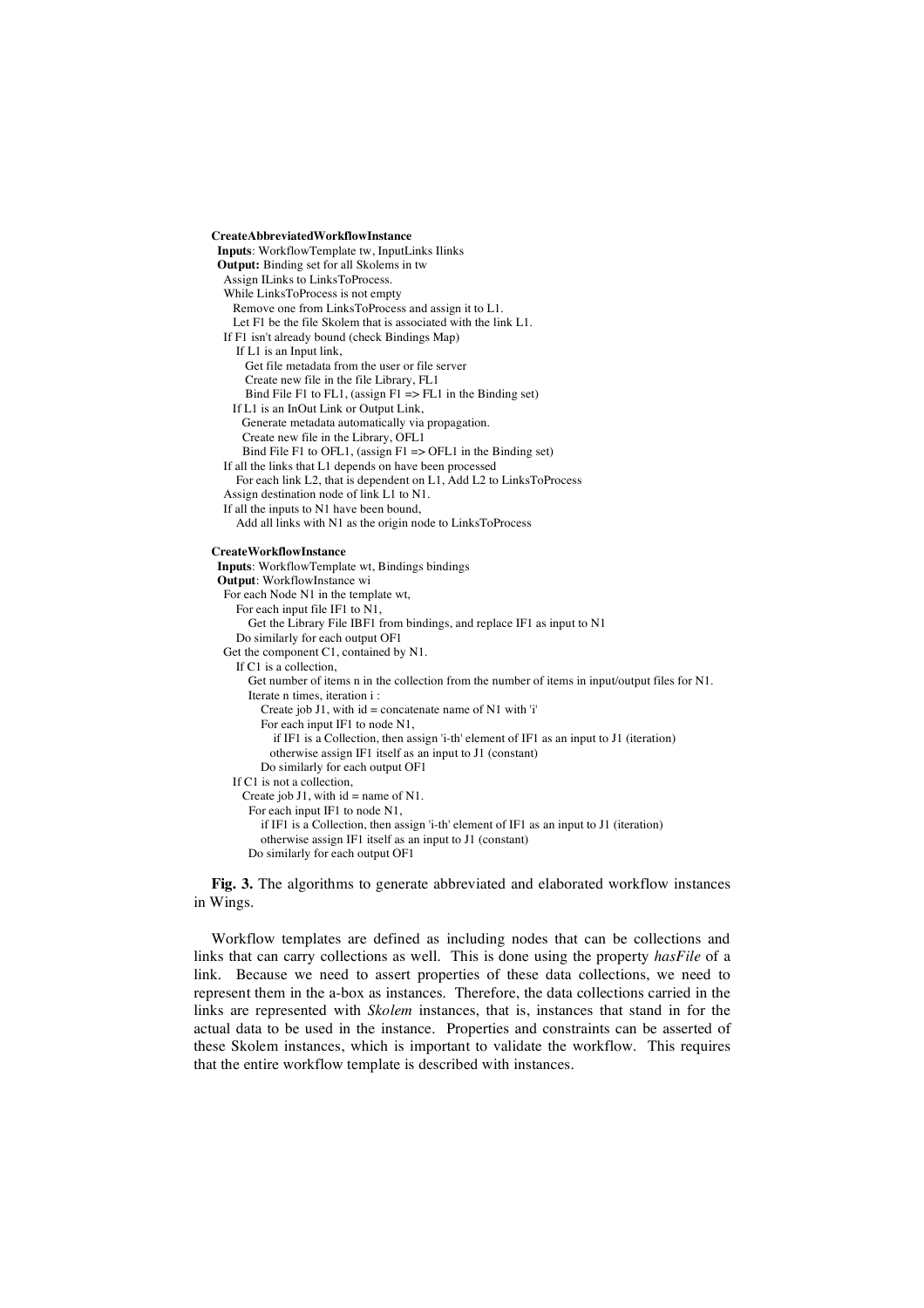Workflow instances are specified by binding the inputs of a workflow template to specific data sets. Note that this is an abbreviated specification of a workflow instance. Wings must then expand it to specify all the nodes that are to be executed. The algorithm for creating fully expanded workflow instances is shown in Figure 4. Finally, the workflow instance is expanded further to add other information required by the Pegasus mapping and execution system.

Throughout the creation of the workflow instances, Wings propagates metadata information for all new data products. The metadata handling aspects of Wings are described in [23], which describes this same algorithm in terms of how new metadata is generated for all new data products of the workflow.

We have used Wings to create workflows for several applications. One kind of workflow is for rule pruning, as part of a statistical machine translation process. The template is shown in Figure 5. We created workflows of several dozen nodes that were then mapped by Pegasus and submitted for execution. A more recent application is seismic hazard analysis, where a workflow template of two dozen nodes was elaborated into a workflow instance of almost 8,000 nodes and sent to Pegasus for execution. This application is very complex and is described in detail in [23].

### **5 Conclusions**

We have described a new approach to creating and validating very large scientific workflows that handle data sets through computational steps that are executed in distributed grid environments. Our approach uses semantic descriptions of workflow templates and workflow instances where all their constituents are semantic objects that are described with properties and workflow level constraints. Once a workflow template is created and validated by an experienced user, it is easy for more junior scientists to create sophisticated analyses simply by specifying input data for predefined templates. The system ensures that the input data specified is appropriate given the definitions in the workflow template, and automatically generates a workflow instance that can be mapped to execution resources. We have implemented this approach in the Wings system, and is fully integrated with the Pegasus workflow mapping system. Augmenting workflows with semantic descriptions also enables searches of previous instances or templates in cases where a "similar" analysis is sought. A scientist may want to find out if someone else has come across a particular problem or used a particular methodology. The explicit representations of the workflow templates and instances support result reproducibility. Templates provide a means of systematically and diligently describing the high-level analytical steps involved. Workflow instances created from those templates are valid since they follow established methodology (as described in the template) and the data complies with the constraints expressed in the workflow.

#### **References**

1. J. Annis, Y, Zhao, J. Voeckler, M. Wilde, S. Kent, and I. Foster. Applying Chimera Virtual Data Concepts to Cluster Finding in the Sloan Sky Survey. Proceedings of Supercomputing 2002, Baltimore, MD, November, 2002.